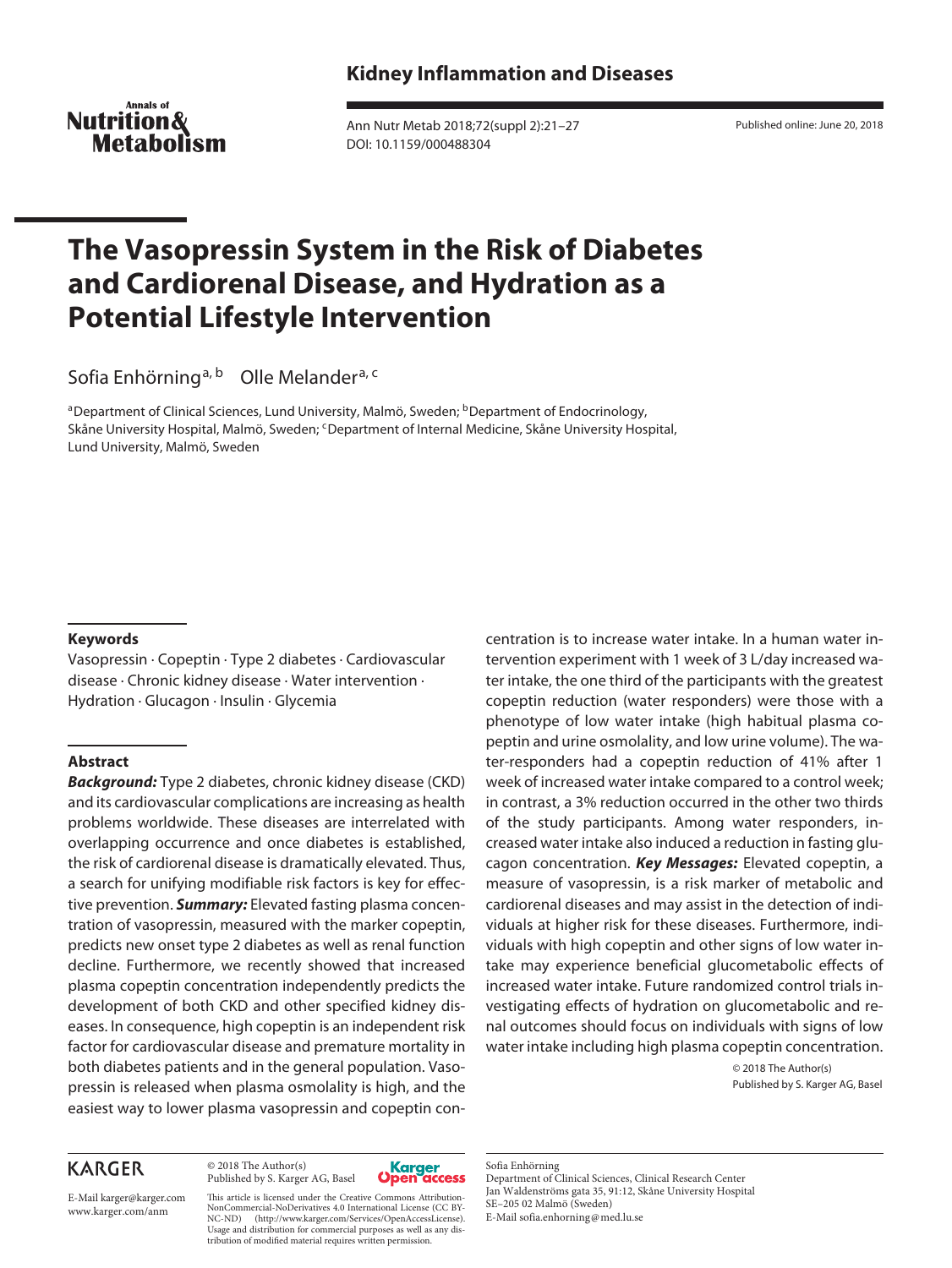#### **Type 2 Diabetes, Cardiovascular and Renal Disease**

Type 2 diabetes is a growing problem worldwide. The cause of the epidemic increase is most likely a result from rapid changes in personal habits, including caloric overconsumption and decreasing physical activity; these trigger disease development in genetically predisposed individuals [1]. The dramatic increase in prevalence of type 2 diabetes leads to multiple complications and high healthcare costs. The late complications of diabetes include damage and failure of several organs. The microvascular damage of diabetes leads to retinopathy, neuropathy and nephropathy. However, most of the morbidity and mortality associated with diabetes is caused by macrovascular complications, including myocardial infarction and stroke [2, 3]. The causes of the interaction between diabetes and cardiovascular disease (CVD) are incompletely understood, and studies have not consistently been able to show that improvement of glucose control in diabetes leads to decreased risk of CVD mortality [4, 5]. Thus, it is relevant to find pharmacologically modifiable risk factors other than glucose level that are linked to CVD in diabetes patients, giving clinicians a possibility to slow or prevent disease development. Chronic kidney disease (CKD) and need for dialysis is also increasing as a health problem worldwide, and identification of the pathophysiological pathways contributing to CKD progression is crucial in order to find new preventive strategies.

#### **Vasopressin and Copeptin**

In recent years, it has been suggested that vasopressin may be a key player in the development of diabetes, renal disease and CVD.

Vasopressin, also called antidiuretic hormone, is a hormone secreted from the posterior pituitary to restore plasma osmolality. It is a short-lived hormone in plasma, with a mean half-life of 24 min [6]. Except from controlling plasma osmolality, vasopressin exerts a variety of different physiological effects in the body mediated through 3 receptors – the V1a receptor, the V1b recptor and the V2 receptor. The V1a receptor is widely expressed in the body and mediates, for example, vasoconstriction and platelet aggregation in blood vessels [7, 8], and glycogenolysis and gluconeogenesis in the liver [9, 10]. The V1b receptor is a component of the hypothalamic-pituitary-adrenocortical (HPA) axis. The receptor is expressed in the anterior pituitary gland and mediates release of adreno-corticothrophin hormone (ACTH).

This release, together with corticotrophin-releasing hormone (CRH) effects, is important for the maintenance of ACTH and corticosterone levels in the endocrine stress response [11, 12]. Vasopressin is also reported to be locally released within the adrenal gland, where it hypothetically mediates cortisol release and acts as a paracrine factor to stimulate adrenal steroidogenesis [13]. Furthermore, the V1b receptor is expressed in the pancreas where it mediates glucagon and insulin secretion [14, 15]. The antidiuretic action of vasopressin mainly depends on V2 receptor-mediated effects in the renal collecting duct [16].

The vasopressin precursor protein, prepro-vasopressin (Fig. 1), is synthesized in magnocellular and parvocellular neurons of the hypothalamus and transported via axons to the posterior lobe of the pituitary gland, or released into the pituitary portal system to the anterior pituitary gland where it mediates ACTH release. During transport, prepro-vasopressin is cleaved into the product peptides vasopressin, neurophysin II and the C-terminal copeptin [17]. Neurophysin II is a carrier protein that serves to stabilize vasopressin during transport and storage, and to help in the correct folding and targeting of the vasopressin precursor [17, 18]. Copeptin is also suggested to play a role in the correct folding and maturation of the vasopressin precursor [19], but the peptide has no other known physiological effects. All 3 peptides are released from the posterior pituitary gland when neurons in the hypothalamus are depolarized by osmoreceptor or baroreceptor stimuli [17, 20]. The osmoreceptors, which are neurons in the lamina terminalis, are excluded from the blood brain barrier and thus are affected by changes in the concentration of systemic fluid solutes [21], thereby stimulating both thirst and vasopressin secretion during conditions of increased plasma osmolality. Sodium and its anions normally represent more than 95% of the osmotically active solutes in plasma; sodium is the most powerful solute to stimulate vasopressin release [22]. Vasopressin release is said to be suppressed to undetectable levels below a certain threshold level of osmolality (around 280 mosmol/L) [23, 24]. Above the threshold level, vasopressin is released proportionally to an increase in plasma osmolality (Fig. 2).

Because of its small size, it is not possible to detect vasopressin with sandwich immunoassays [25]. Thus, an assay was introduced in 2006 to quantify vasopressin release by the measurement of plasma copeptin (Fig. 1). Copeptin correlates well with vasopressin levels and can be measured reliably in plasma over a wide range of physiological changes in plasma osmolality [25–27] in indi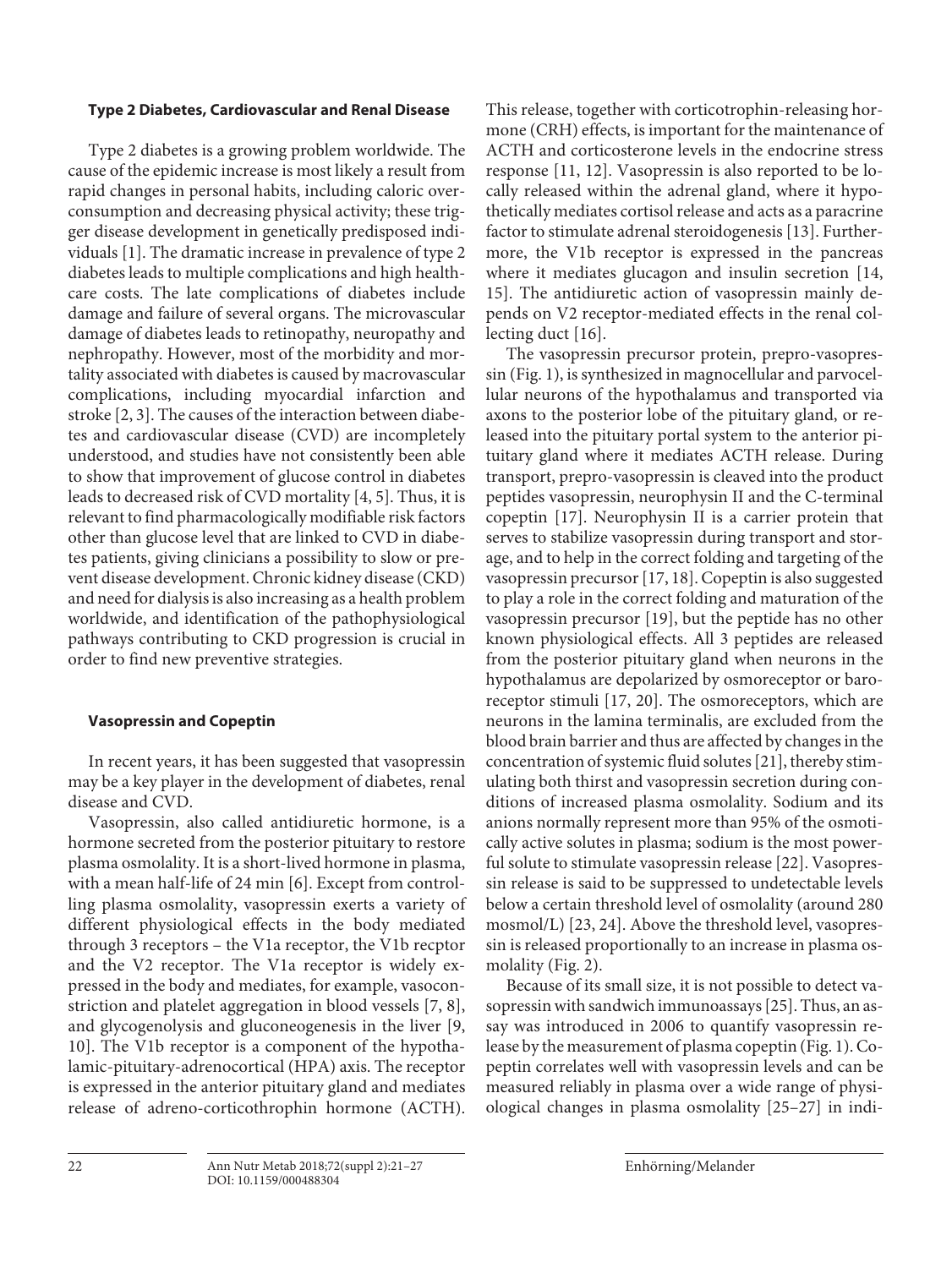viduals with estimated glomerular filtration rate (eGFR)  $>28$  mL/min/1.73 m<sup>2</sup>. A correction for renal function may be required below this level of eGFR [28].

#### **Vasopressin and Diabetes**

It has been known since 1979 that individuals with diabetes have elevated vasopressin levels [29]. However, the exact causes of this elevation are not yet known. Recently it was discovered that diabetic rats, in contrast to control rats, have increased hypothalamic vasopressin synthesis due to upregulated chloride transporters and an excitatory response evoked by the neurotransmitter GABA. These findings thus reveal a potential mechanistic explanation for elevated vasopressin concentration in diabetes [30].

We and others previously showed that elevated fasting plasma concentration of vasopressin, measured as copeptin, strongly and independently predicts new onset type 2 diabetes [31–33] and is associated with all components of the metabolic syndrome (i.e., abdominal obesity, insulin resistance, hypertension, chronic inflammation and microalbuminuria) [34, 35]. Furthermore, a human Mendelian randomization study suggested causality between elevated vasopressin concentration and elevated plasma glucose concentration [36].

The mechanisms that underlie the vasopressin-associated development of metabolic diseases are not yet unravelled. Vasopressin mediates ACTH and cortisol release, enhances the effects of CRH, and elevates glucocorticoid concentration in plasma upon stressful stimuli [11–13]. Furthermore, the vasopressin-induced ACTH release has been shown to be resistant to glucocorticoid feedback in contrast to the CRH-induced ACTH release [37], suggesting that excessive vasopressin release overstimulates the HPA axis. Elevated glucocorticoid concentration in plasma could explain the Cushing's syndrome-like phenotype seen in subjects with high copeptin including development of overweight and insulin resistance [38]. Other suggested links between the vasopressin system and metabolic disturbances include (a) Serum- and Glucocorticoidinducible Kinase 1, which is upregulated as part of the pleiotropic effects of glucocorticoids [39]; and (b) V1b receptor-mediated GLP-1 release from intestinal L-cells, which increases plasma glucocorticoid concentration and hypothetically modulates osmolality by a glucocorticoidmediated increase of intestinal sodium and water absorption [40]. Yet another potential link between vasopressin and metabolic disorders, which further adds to the complexity, is the influence of hydration status on modulation



**Fig. 1.** Vasopressin (AVP) increases proportionally with the increase in plasma osmolality. Subjects with pituitary diabetes insipidus have an impaired vasopressin secretion, and subjects with nephrogenic diabetes insipidus have an impaired vasopressin function in the renal collecting duct. Reprinted from Robertson et al. [22] Copyright ©1976, with permission from Elsevier.

of cell volume, which has been shown to change cellular metabolism. For example, hypoosmotic liver cell swelling decreases glycogenolysis and glycolysis in vitro [41].

## **Potential Improvement of Glucose Metabolism and Cardiometabolic Health with Increased Hydration**

Previous trials and observational studies have demonstrated that high water intake may promote better glucose control, weight loss and decreased cardiovascular risk [42–45]. It is known that individuals with low water intake have elevated vasopressin concentrations [46], and we recently showed in healthy adults that increased water intake over 6 weeks effectively lowered circulating copeptin concentration [47]. A beneficial role of increased water

Vasopressin, Diabetes and Cardiorenal Disease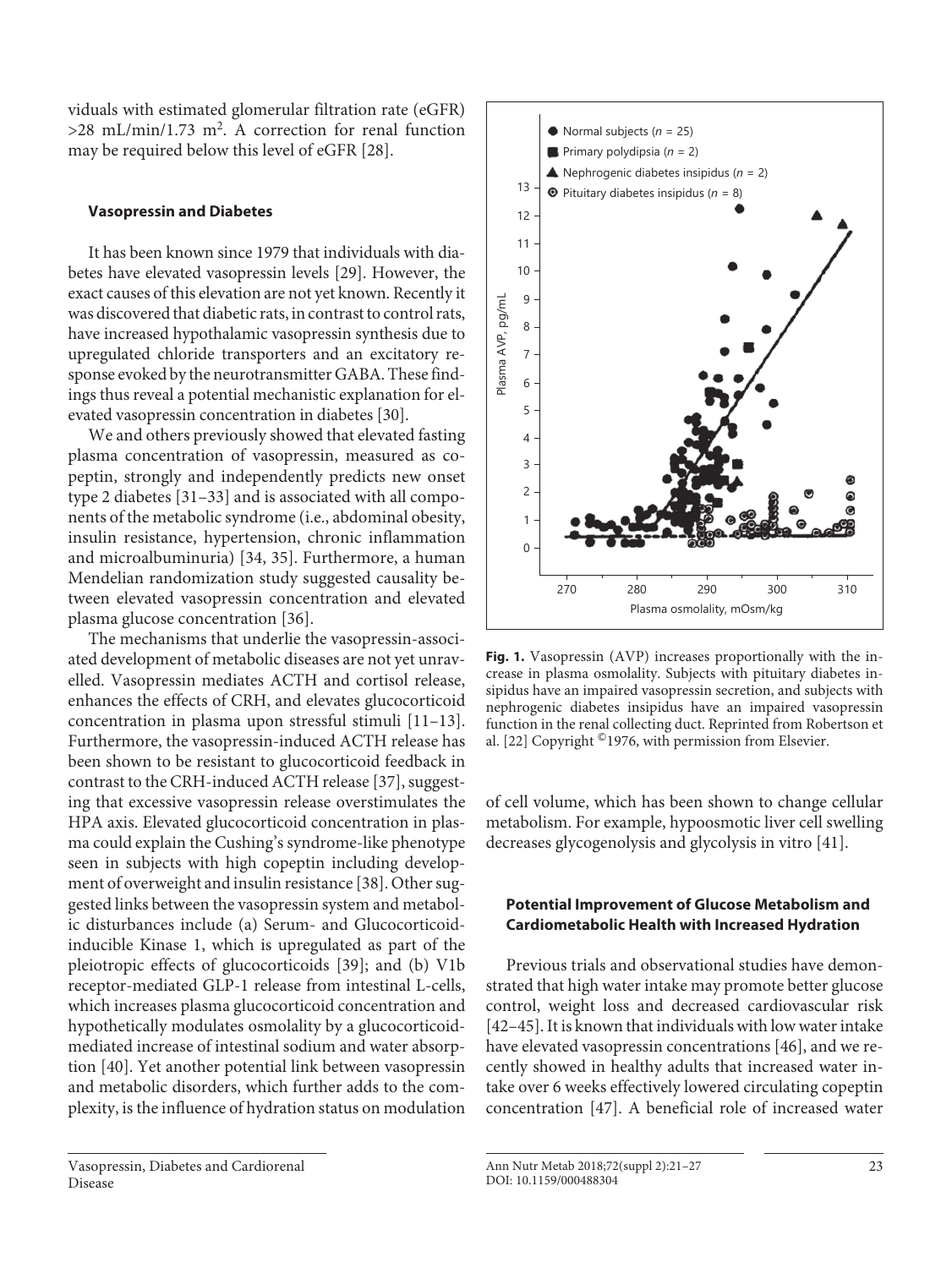**Fig. 2.** Vasopressin (AVP) is synthesized as part of a larger precursor protein, prepro-AVP. The vasopressin gene, encoding prepro-AVP, is located at chromosome 20. Numbers indicate amino acids. Exon 1 of the gene encodes the signal peptide of 19 amino acids, the nonapeptide vasopressin (AVP), and the N-terminal region of neurophysin II. Exon 2 encodes the central region of neurophysin II. Exon 3 encodes the C-terminal region of neurophysin II and a 39 amino acid glycopeptide known as copeptin. Figure adapted from [17] .



intake and decreased circulating vasopressin (measured as copeptin) for cardiometabolic health in humans was recently supported by animal studies where we showed not only that glucose tolerance in rats was impaired during sustained infusion of vasopressin but also that when rats had a high water intake, leading to low concentration of vasopressin, their insulin resistance and hepatic fat accumulation were reduced [48]. Conversely, a detrimental effect of 3 days of water restriction was demonstrated during an experimental study investigating glucose homeostasis in hypohydrated men with type 2 diabetes. In this study, impaired glucose regulation during an oral glucose tolerance test was paralleled by elevated plasma osmolality and cortisol concentrations, suggesting vasopressin-mediated ACTH and cortisol release [49]. In line with this finding, it is known that habitual low drinkers  $(\leq 1.2$  L water/day) have elevated plasma cortisol concentration when compared to high drinkers (2–4 L water/day) [46].

# A Water Intervention Experiment

To investigate the role of a decreased vasopressin load on glucose metabolism in humans we recently conducted a water intervention experiment [50]. Increased water intake was used to decrease plasma osmolality and thus vasopressin concentration in plasma. After a rapid oral water intake of 1 L in healthy adults ( $n = 37$ ), copeptin decreased within minutes and remained low for several hours (Fig. 3). Furthermore, an excess intake of 3 L of water per day (above habitual water intake) during 1 week (water week) significantly lowered copeptin concentration. The one third of the participants with the greatest copeptin reduction after water week (water-responders) habitually exhibited a low water intake, high urine osmolality, low urine volume and high baseline copeptin. Furthermore, among water responders, a significantly lower fasting glucagon was observed after water week, compared to after a week of normal (habitual) water intake (control week).



**Fig. 3.** Plasma copeptin concentration (expressed as mean [95% CI]) measured minutes after 1 L water intake ( $n = 39$ ). The median copeptin value at 0 min (not shown) was 5.05 (3.53–6.44) pmol/L, whereas it decreased to 2.77 (2.28–3.57) pmol/L at 90 min.  $* p <$ 0.001. Reprinted from Enhörning et al. [50] Copyright © 2017.

These data suggest that individuals with elevated copeptin, and thus higher risk for metabolic diseases, may experience improved gluco-regulation following increased water intake.

# **Vasopressin in Renal Disease and the Role of Hydration on Kidney Health**

A randomized controlled water intake trial, examining the effects of increased water intake on eGFR in subjects with CKD, was recently completed [51]. In line with the epidemiological findings of a kidney protective hydration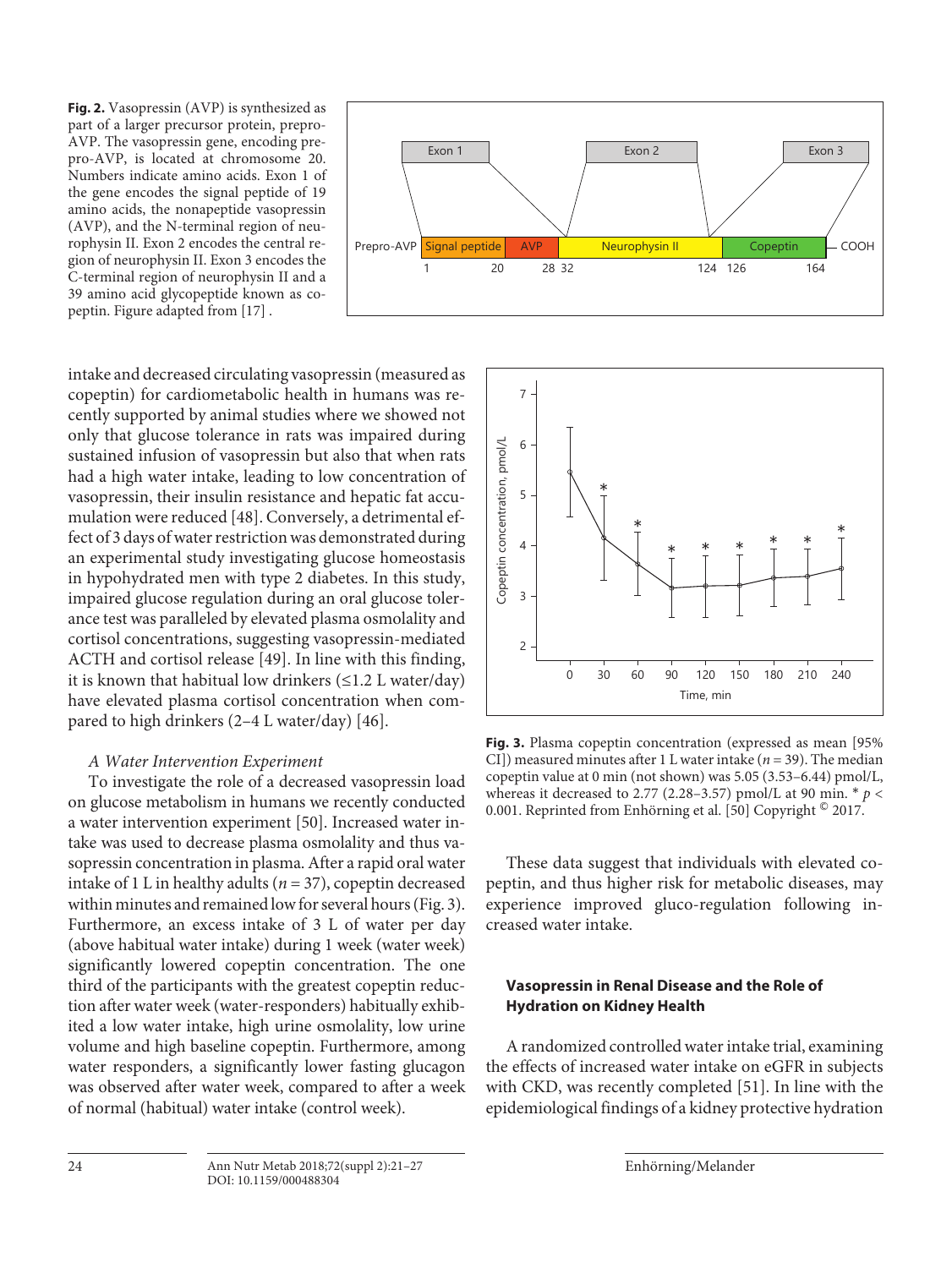effect [52, 53], previous experimental studies in humans and animals suggest beneficial effects on kidney function from increased water intake [54], genetic lack of vasopressin [55, 56], and vasopressin receptor antagonism [57]; in contrast, impaired renal function has been observed during vasopressin exposure [55, 58]. Furthermore, we and others have shown that elevated copeptin, as a proxy for low water intake, is associated with microalbuminuria [32, 59] and independently predicts renal function decline, measured as decline in eGFR, in diabetes patients [60–62] and in the general population [63, 64].

We recently extended our previous finding that copeptin predicts eGFR decline by showing that elevated baseline copeptin was independently associated with increased risk of CKD development in 2 population-based Swedish cohorts [65]. The Malmö Preventive Project (MPP) and Malmö Diet and Cancer Cardiovascular Cohort (MDC-CC) were followed for 9 and 20 years, respectively, and incident cases of renal disease were identified by national registers covering 99% of all hospital discharges, hospital-based outpatient care, and all deaths among Swedish residents. Furthermore, in the MPP cohort and in a meta-analysis of the MPP and MDC-CC cohorts, association between elevated copeptin and increased risk of specified kidney diseases other than CKD was observed. Among this set of widely diverse diagnoses, the most frequently occurring specified kidney disease diagnoses were acute tubulointerstitial nephritis and hydronephrosis in both of the cohorts. In a subanalysis, we found that elevated copeptin mainly increased the risk of tubulointerstitial kidney disease, a finding that was hypothetically linked to the fact that the V2R are localized in the tubuli.

These convincing epidemiological and experimental data point at a causal link between high circulating vasopressin concentration and renal disease, even though large randomized controlled trials to test if lowering or blocking of vasopressin is renoprotective are needed to

#### **References**

- 1 Parikh H, Groop L: Candidate genes for type 2 diabetes. Rev Endocr Metab Disord 2004;5: 151–176.
- 2 Berry J, Keebler ME, McGuire DK: Diabetes mellitus and cardiovascular disease. Pandora's box has been opened. Herz 2004;29:456– 462.
- 3 Zimmet P, Alberti KG, Shaw J: Global and societal implications of the diabetes epidemic. Nature 2001;414:782–787.

understand whether the link is causal or not. Similar to the vasopressin-associated development of diabetes and the metabolic syndrome, the mechanisms that underlie the vasopressin-associated development of renal disease are not known. However, studies in rats have shown that vasopressin induces an increase of renal plasma flow and glomerular filtration rate (hyperfiltration), which is thought to be at least partially involved [56, 66]. Interestingly, chronic exposure to elevated glucocorticoids in patients with Cushing's syndrome causes a decreased glomerular filtration rate [67], suggesting that excessive vasopressin release followed by overstimulation of the HPA axis may not only be linked to the development of the metabolic syndrome, as described above, but also to renal function decline.

#### **Conclusion**

Elevated vasopressin is an independent risk factor for the development of diabetes and cardiorenal disease, and extensive epidemiological and experimental data suggest a causal link. In the future, the vasopressin marker copeptin may help detect individuals who are at higher risk for disease development and who might benefit from vasopressin-lowering therapy and lifestyle interventions such as increased hydration.

#### **Acknowledgment**

This article was supported by ALF-funds and a grant from the ISN-H4KH Initiative.

#### **Disclosure Statement**

Dr. Enhörning received registration fee and travel expenses from Danone Nutricia Research. Dr. Melander received a research grant and consultancy fee from Danone Nutricia Research. The authors report no other conflicts of interest in this work.

- 4 Gerstein HC, Miller ME, Byington RP, Goff DC Jr, Bigger JT, Buse JB, Cushman WC, Genuth S, Ismail-Beigi F, Grimm RH Jr, et al: Effects of intensive glucose lowering in type 2 diabetes. N Engl J Med 2008;358:2545– 2559.
- 5 ADVANCE Collaborative Group, Patel A, MacMahon S, Chalmers J, Neal B, Billot L, Woodward M, Marre M, Cooper M, Glasziou P, et al: Intensive blood glucose control

and vascular outcomes in patients with type 2 diabetes. N Engl J Med 2008;358:2560– 2572.

- 6 Baumann G, Dingman JF: Distribution, blood transport, and degradation of antidiuretic hormone in man. J Clin Invest 1976;57:1109–1116.
- 7 Ohlstein EH, Berkowitz BA: Human vascular vasopressin receptors: analysis with selective vasopressin receptor antagonists. J Pharmacol Exp Ther 1986;239:737–741.

Vasopressin, Diabetes and Cardiorenal Disease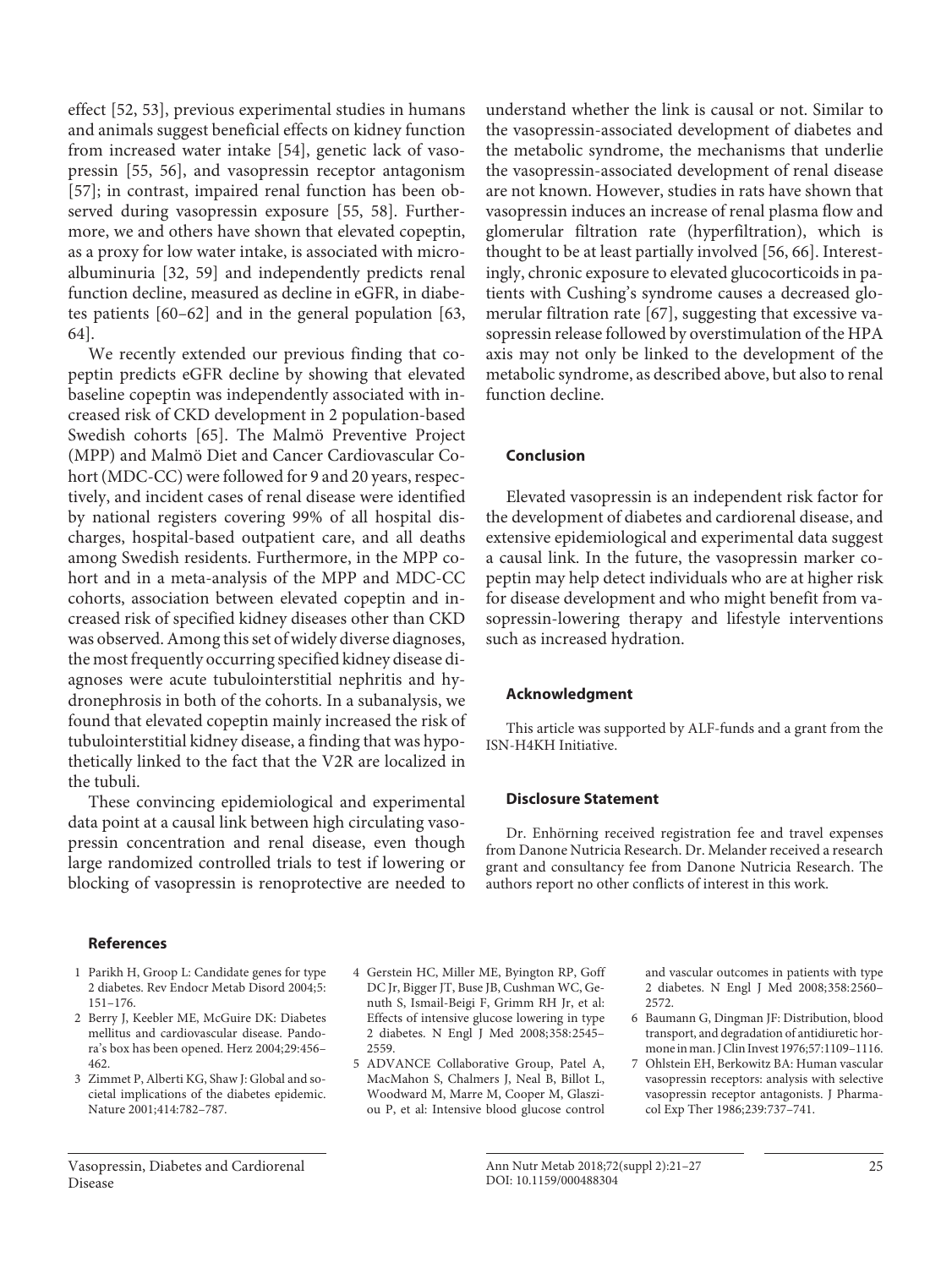- 8 Filep J, Rosenkranz B: Mechanism of vasopressin-induced platelet aggregation. Thromb Res 1987;45:7–15.
- 9 Whitton PD, Rodrigues LM, Hems DA: Stimulation by vasopressin, angiotensin and oxytocin of gluconeogenesis in hepatocyte suspensions. Biochem J 1978;176:893–898.
- 10 Keppens S, de Wulf H: The nature of the hepatic receptors involved in vasopressin-induced glycogenolysis. Biochim Biophys Acta 1979;588:63–69.
- 11 Tanoue A, Ito S, Honda K, Oshikawa S, Kitagawa Y, Koshimizu TA, Mori T, Tsujimoto G: The vasopressin V1b receptor critically regulates hypothalamic-pituitary-adrenal axis activity under both stress and resting conditions. J Clin Invest 2004;113:302–309.
- 12 Antoni FA: Vasopressinergic control of pituitary adrenocorticotropin secretion comes of age. Front Neuroendocrinol 1993;14:76–122.
- 13 Perraudin V, Delarue C, Lefebvre H, Contesse V, Kuhn JM, Vaudry H: Vasopressin stimulates cortisol secretion from human adrenocortical tissue through activation of V1 receptors. J Clin Endocrinol Metab 1993;76:1522–1528.
- 14 Abu-Basha EA, Yibchok-Anun S, Hsu WH: Glucose dependency of arginine vasopressininduced insulin and glucagon release from the perfused rat pancreas. Metabolism 2002;51: 1184–1190.
- 15 Spruce BA, McCulloch AJ, Burd J, Orskov H, Heaton A, Baylis PH, Alberti KG: The effect of vasopressin infusion on glucose metabolism in man. Clin Endocrinol 1985;22:463– 468.
- 16 Bankir L: Antidiuretic action of vasopressin: quantitative aspects and interaction between V1a and V2 receptor-mediated effects. Cardiovasc Res 2001;51:372–390.
- 17 Di Iorgi N, Napoli F, Allegri AE, Olivieri I, Bertelli E, Gallizia A, Rossi A, Maghnie M: Diabetes insipidus – diagnosis and management. Horm Res Paediatr 2012;77:69–84.
- 18 Eubanks S, Nguyen TL, Deeb R, Villafania A, Alfadhli A, Breslow E: Effects of diabetes insipidus mutations on neurophysin folding and function. J Biol Chem 2001;276:29671– 29680.
- 19 Barat C, Simpson L, Breslow E: Properties of human vasopressin precursor constructs: inefficient monomer folding in the absence of copeptin as a potential contributor to diabetes insipidus. Biochemistry 2004;43:8191–8203.
- 20 Morgenthaler NG: Copeptin: a biomarker of cardiovascular and renal function. Congest Heart Fail 2010;16(suppl 1):S37–S44.
- 21 Holmes CL, Landry DW, Granton JT: Science review: Vasopressin and the cardiovascular system part 1 – receptor physiology. Critical Care 2003;7:427–434.
- 22 Robertson GL, Shelton RL, Athar S: The osmoregulation of vasopressin. Kidney Int 1976;10:25–37.
- 23 Fressinaud P, Corvol P, Menard J: Radioimmunoassay of urinary antidiuretic hormone in man: stimulation-suppression tests. Kidney Int 1974;6:184–190.
- 24 Robertson GL, Mahr EA, Athar S, Sinha T: Development and clinical application of a new method for the radioimmunoassay of arginine vasopressin in human plasma. J Clin Invest 1973;52:2340–2352.
- 25 Morgenthaler NG, Struck J, Alonso C, Bergmann A: Assay for the measurement of copeptin, a stable peptide derived from the precursor of vasopressin. Clin Chem 2006;52: 112–119.
- 26 Morgenthaler NG, Struck J, Jochberger S, Dunser MW: Copeptin: clinical use of a new biomarker. Trends Endocrinol Metab 2008; 19:43–49.
- 27 Balanescu S, Kopp P, Gaskill MB, Morgenthaler NG, Schindler C, Rutishauser J: Correlation of plasma copeptin and vasopressin concentrations in hypo-, iso-, and hyperosmolar States. J Clin Endocrinol Metab 2011; 96:1046–1052.
- 28 Ettema EM, Heida J, Casteleijn NF, Boesten L, Westerhuis R, Gaillard C, Gansevoort RT, Franssen CFM, Zittema D: The effect of renal function and hemodialysis treatment on plasma vasopressin and copeptin levels. Kidney Int Rep 2017;2:410–419.
- 29 Zerbe RL, Vinicor F, Robertson GL: Plasma vasopressin in uncontrolled diabetes mellitus. Diabetes 1979;28:503–508.
- 30 Kim YB, Kim WB, Jung WW, Jin X, Kim YS, Kim B, Han HC, Block GD, Colwell CS, Kim YI: Excitatory GABAergic action and increased vasopressin synthesis in hypothalamic magnocellular neurosecretory cells underlie the high plasma level of vasopressin in diabetic rat. Diabetes 2018;67:486–495.
- 31 Enhorning S, Wang TJ, Nilsson PM, Almgren P, Hedblad B, Berglund G, Struck J, Morgenthaler NG, Bergmann A, Lindholm E, et al: Plasma copeptin and the risk of diabetes mellitus. Circulation 2010;121:2102–2108.
- 32 Enhorning S, Bankir L, Bouby N, Struck J, Hedblad B, Persson M, Morgenthaler NG, Nilsson PM, Melander O: Copeptin, a marker of vasopressin, in abdominal obesity, diabetes and microalbuminuria: the prospective Malmo Diet and Cancer Study cardiovascular cohort. Int J Obes (Lond) 2013;37:598–603.
- 33 Abbasi A, Corpeleijn E, Meijer E, Postmus D, Gansevoort RT, Gans RO, Struck J, Hillege HL, Stolk RP, Navis G, et al: Sex differences in the association between plasma copeptin and incident type 2 diabetes: the Prevention of Renal and Vascular Endstage Disease (PRE-VEND) study. Diabetologia 2012;55:1963– 1970.
- 34 Saleem U, Khaleghi M, Morgenthaler NG, Bergmann A, Struck J, Mosley TH Jr, Kullo IJ: Plasma carboxy-terminal provasopressin (copeptin): a novel marker of insulin resistance and metabolic syndrome. J Clin Endocrinol Metab 2009;94:2558–2564.
- 35 Enhorning S, Struck J, Wirfalt E, Hedblad B, Morgenthaler NG, Melander O: Plasma copeptin, a unifying factor behind the metabolic syndrome. J Clin Endocrinol Metab 2011; 96:E1065–E1072.
- 36 Roussel R, El Boustany R, Bouby N, Potier L, Fumeron F, Mohammedi K, Balkau B, Tichet J, Bankir L, Marre M, et al: Plasma copeptin, AVP gene variants, and incidence of type 2 diabetes in a cohort from the community. J Clin Endocrinol Metab 2016;101:2432–2439.
- 37 Rabadan-Diehl C, Aguilera G: Glucocorticoids increase vasopressin V1b receptor coupling to phospholipase C. Endocrinology 1998;139:3220–3226.
- 38 Anagnostis P, Athyros VG, Tziomalos K, Karagiannis A, Mikhailidis DP: Clinical review: The pathogenetic role of cortisol in the metabolic syndrome: a hypothesis. J Clin Endocrinol Metab 2009;94:2692–2701.
- 39 L, Guelinckx I, Lemetais G, Melander O: Two liters a day keep the doctor away? Considerations on the pathophysiology of suboptimal fluid intake in the common population. Kidney Blood Press Res 2017;42:483–494.
- 40 Pais R, Rievaj J, Meek C, De Costa G, Jayamaha S, Alexander RT, Reimann F, Gribble F: Role of enteroendocrine L-cells in arginine vasopressin-mediated inhibition of colonic anion secretion. J Physiol 2016;594:4865– 4878.
- 41 Haussinger D: The role of cellular hydration in the regulation of cell function. The Biochem J 1996;313(Pt 3):697-710.
- 42 Chan J, Knutsen SF, Blix GG, Lee JW, Fraser GE: Water, other fluids, and fatal coronary heart disease: the Adventist Health Study. Am J Epidemiol 2002;155:827–833.
- 43 Dennis EA, Dengo AL, Comber DL, Flack KD, Savla J, Davy KP, Davy BM: Water consumption increases weight loss during a hypocaloric diet intervention in middle-aged and older adults. Obesity (Silver Spring) 2010; 18:300–307.
- 44 Roussel R, Fezeu L, Bouby N, Balkau B, Lantieri O, Alhenc-Gelas F, Marre M, Bankir L; D.E.S.I.R. Study Group: Low water intake and risk for new-onset hyperglycemia. Diabetes Care 2011;34:2551–2554.
- 45 Stookey JD, Constant F, Popkin BM, Gardner CD: Drinking water is associated with weight loss in overweight dieting women independent of diet and activity. Obesity (Silver Spring) 2008;16:2481–2488.
- 46 Perrier E, Vergne S, Klein A, Poupin M, Rondeau P, Le Bellego L, Armstrong LE, Lang F, Stookey J, Tack I: Hydration biomarkers in free-living adults with different levels of habitual fluid consumption. Br J Nutr 2013;109: 1678–1687.
- 47 Lemetais G, Melander O, Vecchio M, Bottin JH, Enhorning S, Perrier ET: Effect of increased water intake on plasma copeptin in healthy adults. Eur J Nutr 2017, Epub ahead of print.
- 48 Taveau C, Chollet C, Waeckel L, Desposito D, Bichet DG, Arthus MF, Magnan C, Philippe E, Paradis V, Foufelle F, et al: Vasopressin and hydration play a major role in the development of glucose intolerance and hepatic steatosis in obese rats. Diabetologia 2015;58: 1081–1090.